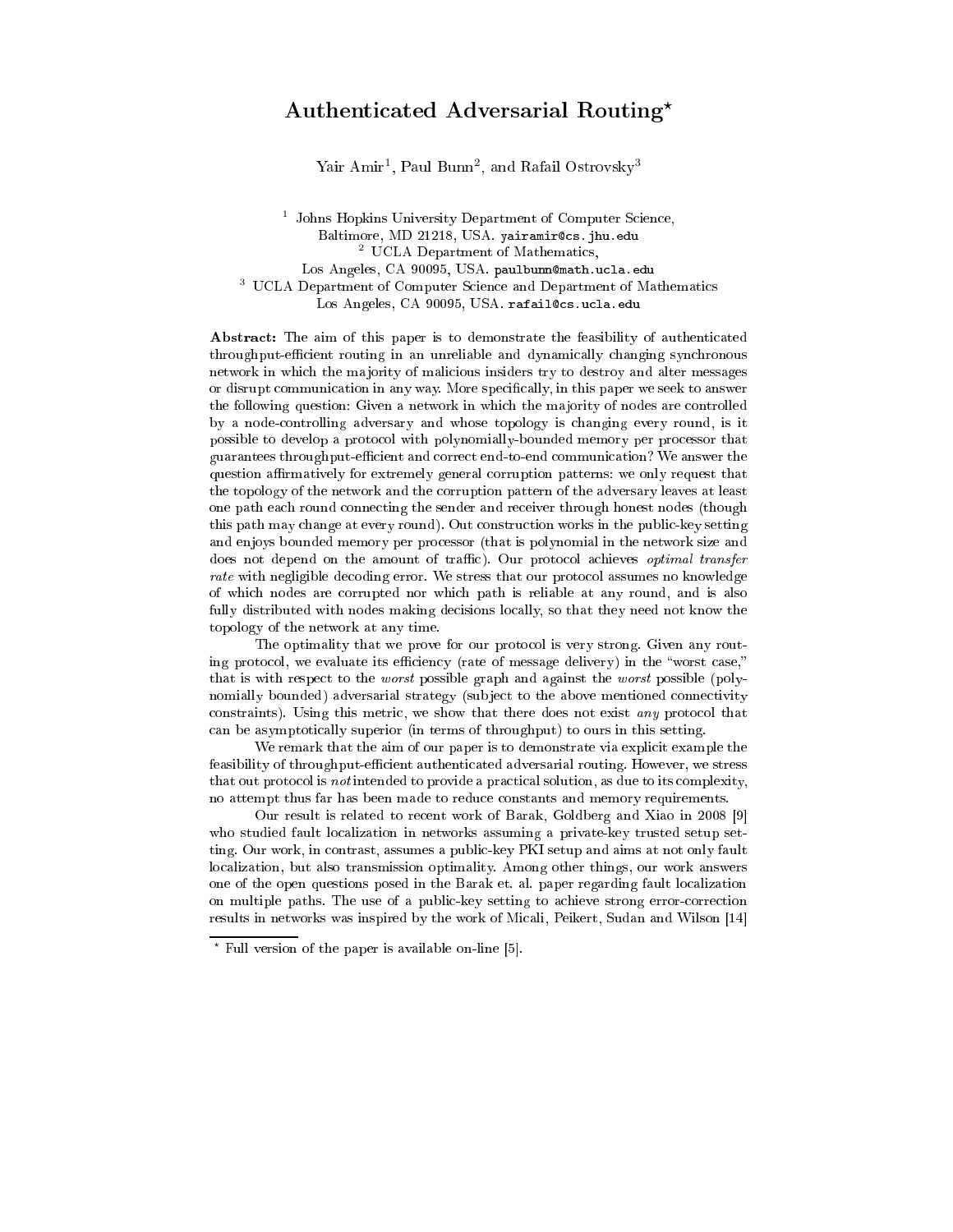who showed that classical error-correction against a polynomially-bounded adversary can be achieved with surprisingly high precision. Our work is also related to an interactive coding theorem of Ra jagopalan and Schulman [15] who showed that in noisy-edge static-topology networks a constant overhead in communication can also be achieved (provided none of the processors are malicious), thus establishing an optimal-rate routing theorem for static-topology networks.

Finally, our work is closely related and builds upon to the problem of End-To-End Communication in distributed networks, studied by Afek and Gafni [1], Awebuch, Mansour, and Shavit [8], and Afek, Awerbuch, Gafni, Mansour, Rosen, and Shavit [2], though none of these papers consider or ensure correctness in the setting of a nodecontrolling adversary that may corrupt the ma jority of the network.

Keywords: Network Routing; End-to-End Communication; Fault Localization; Error-Correction; Multi-Party Computation; Communication Complexity

# 1 Introduction

Our goal is to design a routing protocol for an unreliable and dynamically changing synchronous network that is resilient against malicious insiders who may try to destroy and alter messages or disrupt communication in any way. We model the network as a communication graph  $G = (V, E)$  where each vertex (node) is a processor and each edge is a communication link. We do not assume the topology of this graph is fixed or known by the processors. Rather, we assume a complete graph on  $n$  vertices, where some of the edges are "up" and some are "down", and the status of each edge can change dynamically at any time.

We concentrate on the most basic task, namely how two processors in the network can exchange information. Thus, we assume that there are two designated vertices, called the sender  $S$  and the receiver  $R$ , who wish to communicate with each other. The sender has an infinite read-once input tape of *packets* and the receiver has an infinite write-once *output tape* which is initially empty. We assume that packets are of some bounded size, and that any edge in the system that is "up" during some round can transmit only one packet (or control variables, also of bounded size) per round.

We will evaluate our protocol using the following three considerations:

- 1. Correctness. A protocol is correct if the sequence of packets output by the receiver is a prefix of packets appearing on the sender's input tape, without duplication or omission.
- 2. Throughput. This measures the number of packets on the output tape as a function of the number of rounds that have passed.
- 3. Processor Memory. This measures the memory required of each node by the protocol, independent of the number of packets to be transferred.

All three considerations will be measured in the worst-case scenario as standards that are guaranteed to exist regardless of adversarial interference. One can also evaluate a protocol based on its dependence on global information to make decisions. The protocol that we present in this paper will not assume the internal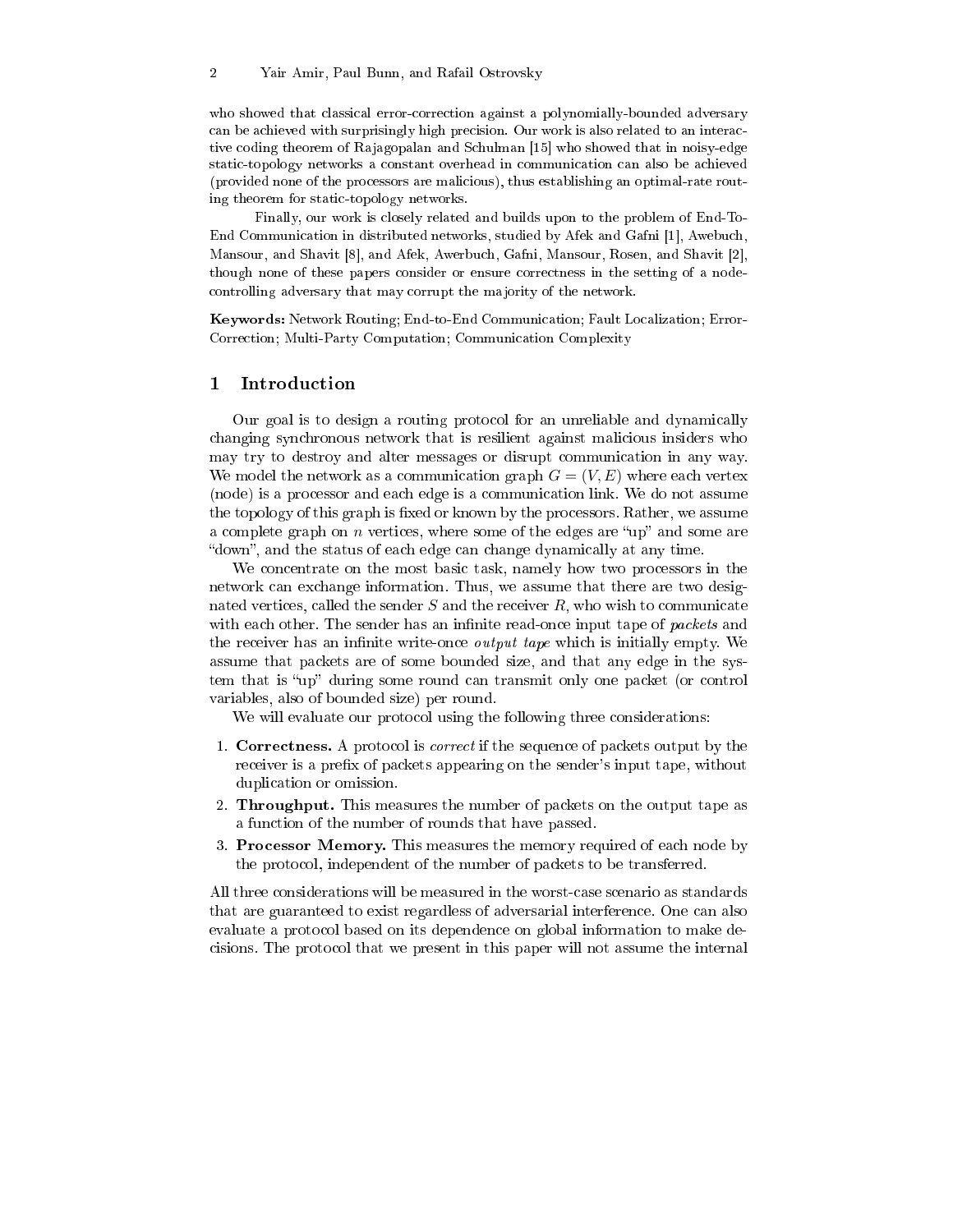3

nodes have a global view of the network. Such protocols are termed "local control," in that each node can make all routing decisions based only on the local conditions of its adjacent edges and neighbors.

Our protocol is designed to be resilient against a malicious, polynomiallybounded adversary who may attempt to impact the correctness, throughput, and memory of our protocol by disrupting links between the nodes or by taking direct control over the nodes and forcing them to deviate from our protocol in any manner the adversary wishes. In order to relate our work to previous results and to clarify the two main forms of adversarial interference, we describe two separate (yet coordinated with each other) adversaries:4

Edge-Scheduling Adversary. This adversary controls the links between nodes every round. More precisely, for each round, this adversary decides which edges in the network are up and which are down. We will say that the edgescheduling adversary is *conforming* if for every round there is at least one path from the sender to the receiver (although the path may change each round).5 The adversary can make any arbitrary poly-time computation to maximize interference in routing, so long as it remains conforming.

Node-Controlling Adversary. This adversary controls the nodes of the network that it has corrupted. More precisely, each round this adversary decides which nodes to corrupt. Once corrupted, a node is forever under complete adversarial control and can behave in an arbitrary malicious manner. We say that the node-controlling adversary is conforming if every round there is a connection between the sender and receiver consisting of edges that are "up" for the round (as specified by the edge-scheduling adversary) and that passes through uncorrupted nodes. We emphasize that this path can change each round, and there is no other restriction on which nodes the node-controlling adversary may corrupt (allowing even a vast majority of corrupt nodes).

There is another reason to view these adversaries as distinct: we deal with the challenges they pose to correctness, throughput, and memory in different ways. Namely, aside from the conforming condition, the edge-scheduling adversary cannot be controlled or eliminated. Edges themselves are not inherently "good" or "bad," so identifying an edge that has failed does not allow us to forever refuse the protocol to utilize this edge, as it may come back up at any time (and indeed it could form a crucial link on the path connecting the sender and receiver that the conforming assumption guarantees). In sum, we cannot hope

The separation into two separate adversaries is artificial: our protocol is secure whether edge-scheduling and corruption of nodes are performed by two separate adversaries that have different capabilities yet can coordinate their actions with each other, or this can be viewed as a single coordinated adversary.

<sup>5</sup> A more general denition of an edge-scheduling adversary would be to allow completely arbitrary edge failures, with the exception that in the limit there is no permanent cut between the sender and receiver. However, this definition (while more general) greatly complicates the exposition, including the denition of throughput rate, and we do not treat it here.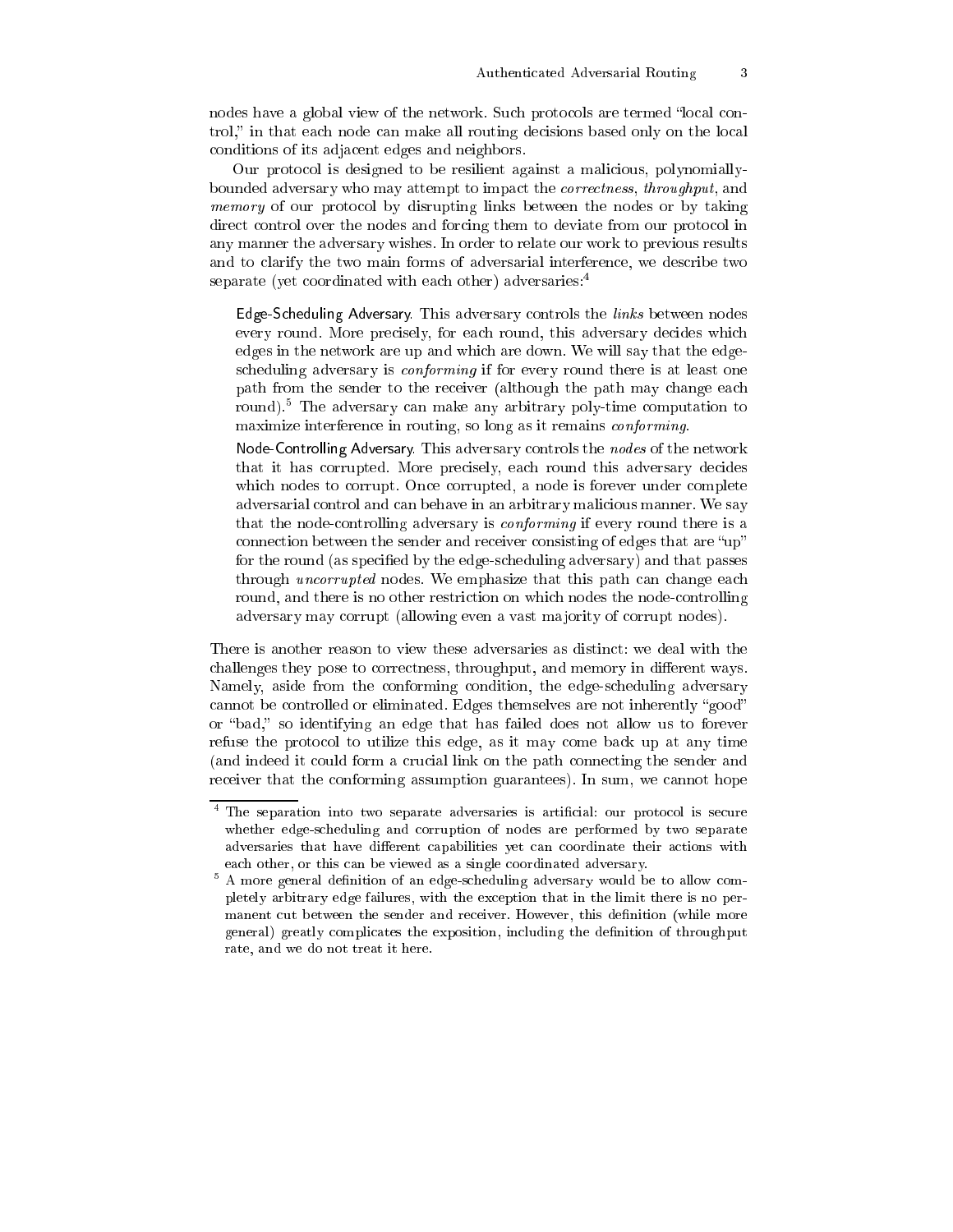to control or alter the behavior of the edge-scheduling adversary, but must come up with a protocol that works well regardless of the behavior of the ever-present (conforming) edge-scheduling adversary.

By contrast, our protocol will limit the amount of influence the node-controlling adversary has on correctness, throughput, and memory. Specifically, we will show that if a node deviates from the protocol in a sufficiently destructive manner (in a well-defined sense), then our protocol will be able to identify it as corrupted in a timely fashion. Once a corrupt node has been identified, it will be *eliminated* from the network. Namely, our protocol will call for honest nodes to refuse all communication with nodes that have been eliminated.6 Thus, there is an inherent difference in how the two adversaries are handled: We can restrict the influence of the node-controlling adversary by eliminating the nodes it has corrupted, while the edge-scheduling adversary must be dealt with in a more ever-lasting manner.

### 1.1 Previous Work

To motivate the importance of the problem we consider in this paper, and to emphasize the significance of our result, it will be useful to highlight recent works in related areas. To date, routing protocols that consider adversarial networks have been of two main flavors: *End-to-End Communication* protocols that consider dynamic topologies (a notion captured by our "edge-scheduling adversary"), and Fault Detection and Localization protocols, which handle devious behavior of nodes (as modeled by our "node-controlling adversary").

End-to-End Communication: One of the most relevant research directions to our paper is the notion of End-to-End Communication in distributed networks, considered by Afek and Gafni [1], Awerbuch, Mansour and Shavit [8], Afek, Awebuch, Gafni, Mansour, Rosen, and Shavit [2], and Kushilevitz, Ostrovsky and Rosen [13]. Indeed, our starting point is the Slide protocol (also known in practical works as "gravitational flow" routing) developed in these works. It was designed to perform end-to-end communication with bounded memory in a model where (using our terminology) an edge-scheduling adversary controls the edges (subject to the constraint there is no permanent cut between the sender and receiver). The Slide protocol has proven to be incredibly useful in a variety of settings, including multi-commodity flow (Awerbuch and Leigthon  $[7]$ ) and in developing routing protocols that compete well (in terms of packet loss) against an online bursty adversary ([4]). However, prior to our work there was no version of the Slide protocol that could handle malicious behavior of the nodes.

FAULT DETECTION AND LOCALIZATION PROTOCOLS: At the other end, there have been a number of works that explore the possibility of a node-controlling adversary that can corrupt nodes. In particular, there is a recent line of work that considers a network consisting of a *single path* from the sender to the receiver, culminating in the recent work of Barak, Goldberg and Xiao [9] (for further

<sup>6</sup> The conforming assumption guarantees that the sender and receiver are incorruptible, and in our protocol they will identify and eliminate corrupt nodes.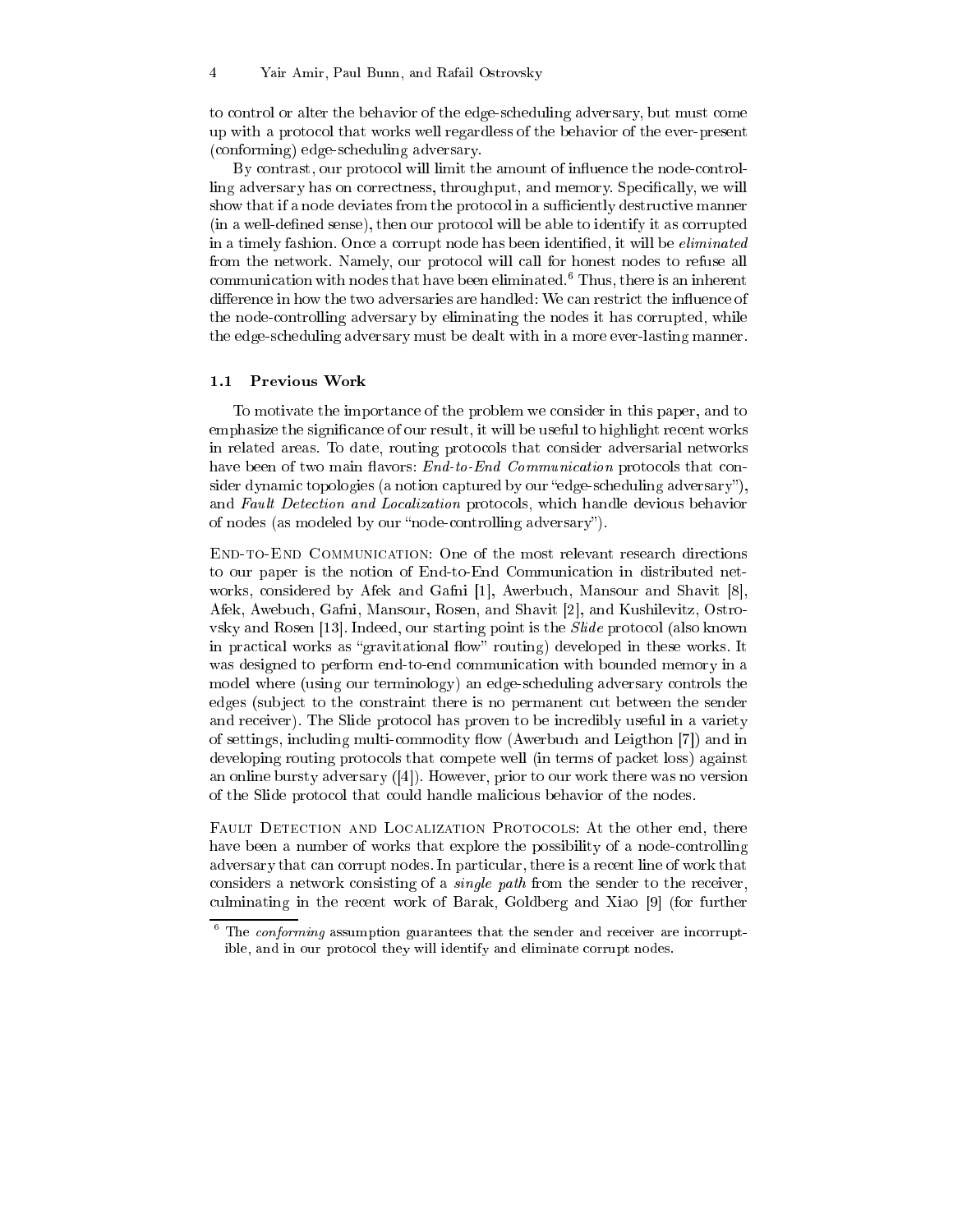background on fault localization see references therein). In this model, the adversary can corrupt any node on the path (except the sender and receiver) in a dynamic and malicious manner. Since corrupting any node on the path will sever the honest connection between  $S$  and  $R$ , the goal of a protocol in this model is not to guarantee that all messages sent to  $R$  are received. Instead, the goal is to detect faults when they occur and to localize the fault to a single edge.

There have been many results that provide Fault Detection (FD) and Fault Localization  $(FL)$  in this model. In Barak et. al.  $[9]$ , they formalize the definitions in this model and the notion of a secure FD/FL protocol, as well as providing lower bounds in terms of communication complexity to guarantee accurate fault detection/location in the presence of a node-controlling adversary. While the Barak et. al. paper has a similar flavor to our paper, we emphasize that their protocol does not seek to guarantee successful or efficient routing between the sender and receiver. Instead, their proof of security guarantees that if a packet is deleted, malicious nodes cannot collude to convince  $S$  that no fault occurred, nor can they persuade  $S$  into believing that the fault occurred on an honest edge. Localizing the fault in their paper relies on cryptographic tools, and in particular the assumption that one-way functions exist. Although utilizing these tools (such as MACs or Signature Schemes) increases communication cost, it is shown by Goldberg, Xiao, Barak, and Redford [12] that the existence of a protocol that is able to securely detect faults (in the presence of a node-controlling adversary) implies the existence of one-way functions, and it is shown in Barak et. al. [9] that any protocol that is able to securely localize faults necessarily requires the intermediate nodes to have a trusted setup. The proofs of these results do not rely on the fact that there is a single path between  $S$  and  $R$ , and we can therefore extend them to the more general network encountered in our model to justify our use of cryptographic tools and a trusted setup assumption (i.e. PKI) to identify malicious behavior.

Another paper that addresses routing in the Byzantine setting is the work of Awerbuch, Holmes, Nina-Rotary and Rubens [6], though this paper does not have a fully formal treatment of security, and indeed a counter-example that challenges its security is discussed in the appendix of [9].

Error-correction in the active setting: Due to space considerations, we will not be able to give a comprehensive account of all the work in this area. Instead we highlight some of the most relevant works and point out how they differ from our setting and results. For a lengthy treatment of error-correcting codes against polynomially bounded adversaries, we refer to the work of Micali at. al [14] and references therein. It is important to note that this work deals with a graph with a single "noisy" edge, as modelled by an adversary who can partially control and modify information that crosses the edge. In particular, it does not address throughput efficiency or memory considerations in a full communication network, nor does it account for malicious behavior at the vertices. Also of relevance is the work on Ra jagopalan and Schulman on error-correcting network coding [15], where they show how to correct noisy edges during distributed computation. Their work does not consider actively malicious nodes, and thus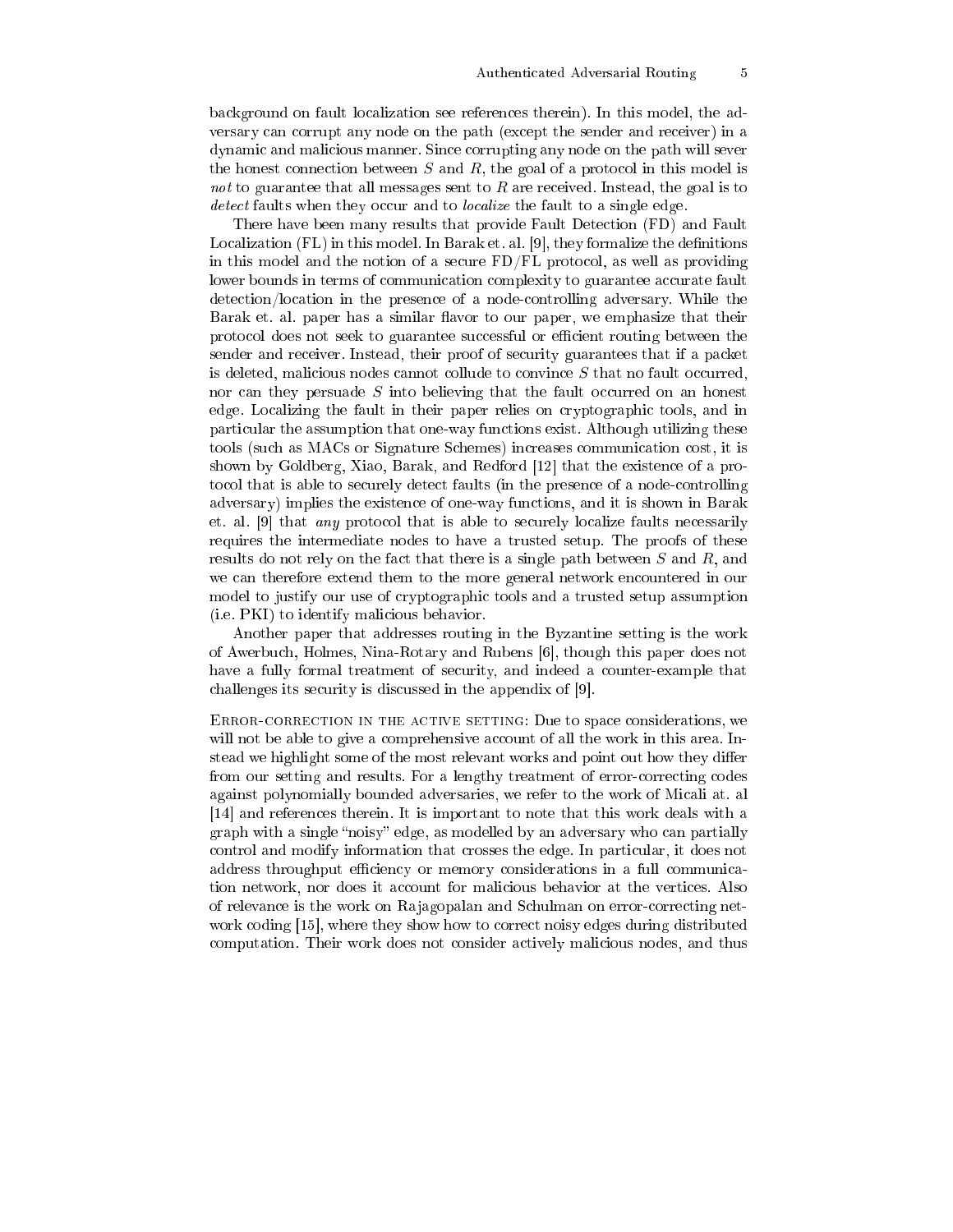is different from our setting. It should also be noted that their work utilizes Schulman's tree-codes [18] that allow length-flexible online error-correction. The important difference between our work and that of Schulman is that in our network setting, the amount of malicious activity of corrupt nodes is not restricted.

## 1.2 Our Results

To date, there has not been a protocol that has considered simultaneously a network susceptible to faults occurring due to edge-failures and faults occurring due to malicious activity of corrupt nodes. The end-to-end communication works are not secure when the nodes are susceptible to corruption, and the fault detection and localization works focus on a single path for some duration of time, and do not consider a fully distributed routing protocol that utilizes the entire network and attempts to maximize throughput efficiency while guaranteeing correctness. Indeed, our work answers one of the open questions posed in the Barak et. al. paper regarding fault localization on multiple paths. In this paper we bridge the gap between these two research areas and obtain the first routing protocol simultaneously secure against both an edge-scheduling adversary and a node-controlling adversary, even if these two adversaries attack the network using an arbitrary coordinated poly-time strategy. Furthermore, our protocol achieves comparable efficiency standards in terms of throughput and processor memory as state-of-the-art protocols that are not secure against a node-controlling adversary, and it does so using local-control. An informal statement of our result can be found below. We emphasize that the linear transmission rate that we achieve (assuming at least  $n^2$  messages are sent) is asymptotically optimal, as any protocol operating in a network with a single path connecting sender and receiver can do no better than one packet per round.

A ROUTING THEOREM FOR ADVERSARIAL NETWORKS (Informal): If one-way functions exist, then for any n-node graph and k sufficiently large, there exists a trusted-setup linear throughput transmission protocol that can send  $n^2$  messages in  $O(n^2)$  rounds with  $O(n^4(k+\log n))$  memory per processor that is resilient against any poly-time conforming Edge-Scheduling Adversary and any conforming poly-time Node-Controlling Adversary, with negligible (in  $k$ ) probability of failure or decoding error.

|                                 | Secure Against: |       | Processor       | Throughput Rate                            |
|---------------------------------|-----------------|-------|-----------------|--------------------------------------------|
|                                 | Edge   Node     |       | Memory          | x rounds $\rightarrow$                     |
|                                 | Sched? Contr?   |       |                 | $f(x)$ packets                             |
| Slide Protocol of [2]           | YES             | NΟ    | $O(n^2 \log n)$ | $f(x) = O(x - n^2)$                        |
| Slide Protocol of [13]          | ΥES             | NO    | $O(n \log n)$   | $f(x) = O(x/n - n^2)$                      |
| (folklore)                      |                 |       |                 |                                            |
| $Flooding + Signatures)$        | YES             | Y E S | O(1)            | $f(x) = O(x/n - n^2)$                      |
| (folklore)                      |                 |       |                 |                                            |
| $(Signatures + Sequence No.'s)$ | YES             | YES   | unbounded       | $f(x) = O(x - n^2)$                        |
|                                 |                 |       |                 |                                            |
| Our Protocol                    | YES             |       |                 | YES $ O(n^4(k+\log n))  f(x) = O(x - n^2)$ |

Fig. 1. Comparison of Our Protocol to Related Existing Protocols and Folklore.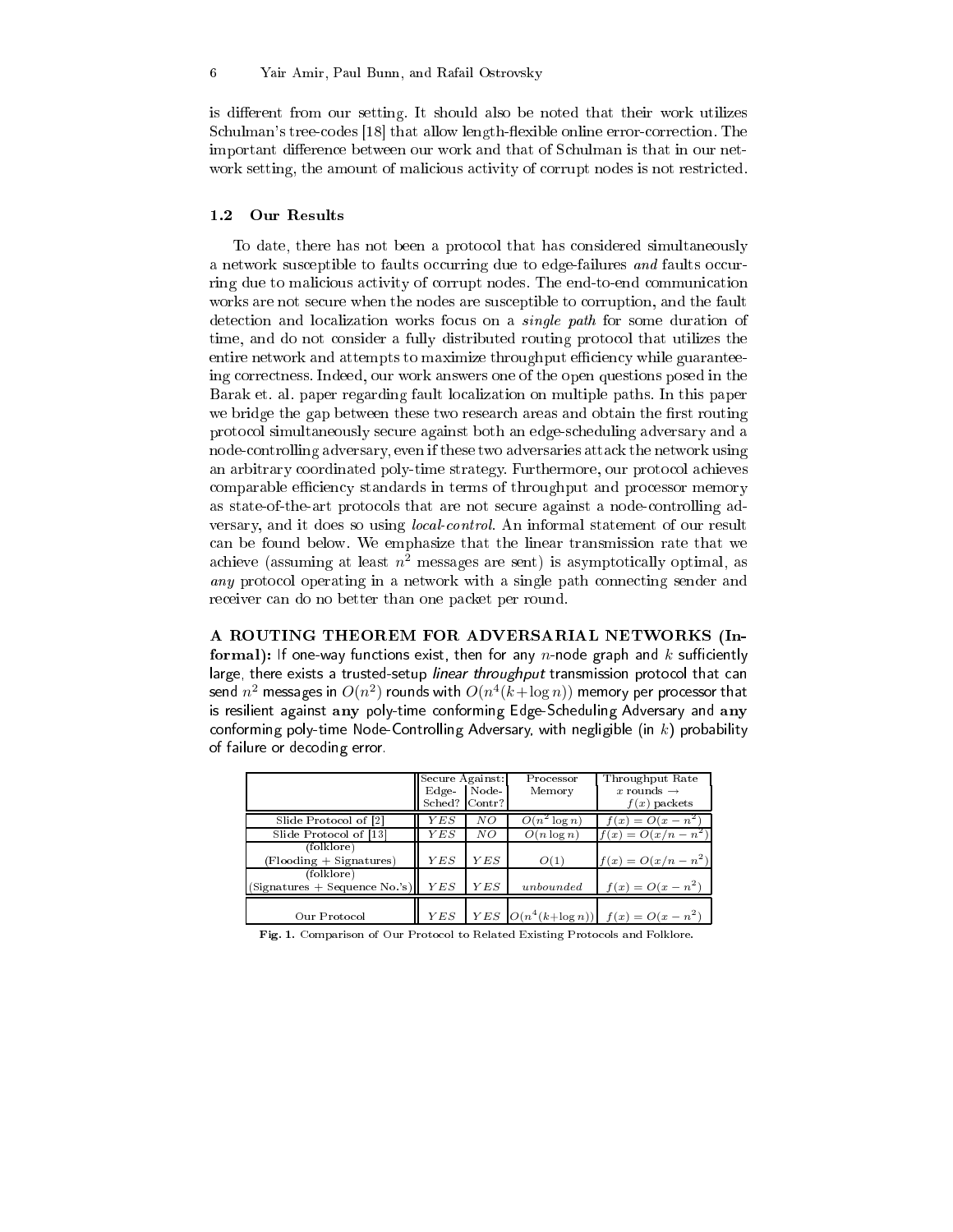### $\overline{2}$ 2 Challenges and Naïve Solutions

Before proceeding, it will be useful to consider a couple of naïve solutions that achieve the goal of *correctness* (but perform poorly in terms of *throughput*), and help to illustrate some of the technical challenges that our theorem resolves. Consider the approach of having the sender continuously  $\theta$ *ood* a single signed packet into the network for n rounds. Since the conforming assumption guarantees that the network provides a path between the sender and receiver through honest nodes at every round, this packet will reach the receiver within  $n$  rounds, regardless of adversarial interference. After  $n$  rounds, the sender can begin flooding the network with the next packet, and so forth. Notice that this solution will require each processor to store and continuously broadcast a single packet at any time, and hence this solution achieves excellent efficiency in terms of *processor memory.* However, notice that the *throughput* rate is sub-linear, namely after x rounds, only  $O(x/n)$  packets have been outputted by the receiver.

One idea to try to improve the throughput rate might be to have the sender streamline the process, sending packets with ever-increasing sequence numbers without waiting for  $n$  rounds to pass (or signed acknowledgments from the receiver) before sending the next packet. In particular, across each of his edges the sender will send every packet once, waiting only for the neighboring node's confirmation of receipt before sending the next packet across that edge. The protocol calls for the internal nodes to act similarly. Analysis of this approach shows that not only has the attempt to improve throughput failed (it is still  $O(x/n)$  in the worst-case scenario), but additionally this modification requires arbitrarily large (polynomial in n and k) processor memory, since achieving correctness in the dynamic topology of the graph will force the nodes to remember all of the packets they see until they have broadcasted them across all adjacent edges or seen confirmation of their receipt from the receiver.

## 2.1 Challenges in Dealing with Node-Controlling Adversaries

In this section, we discuss some potential strategies that the node-controlling and edge-scheduling adversaries may incorporate to disrupt network communication. Although our theorem will work in the presence of arbitrary malicious activity of the adversarial controlled nodes (except with negligible probability), it will be instructive to list a few obvious forms of devious behavior that our protocol must protect against. It is important to stress that this list is not intended to be exhaustive. Indeed, we do not claim to know all the specific ways an arbitrary polynomially bounded adversary may force nodes to deviate from a given protocol, and we rigorously prove that our protocol is secure against all possible deviations.

Packet Deletion/Modification. Instead of forwarding a packet, a corrupt node "drops it to the floor" (i.e. deletes it or effectively deletes it by forever storing it in memory), or modifies the packet before passing it on. Another manifestation of this is if the sender requests fault localization information of the internal nodes,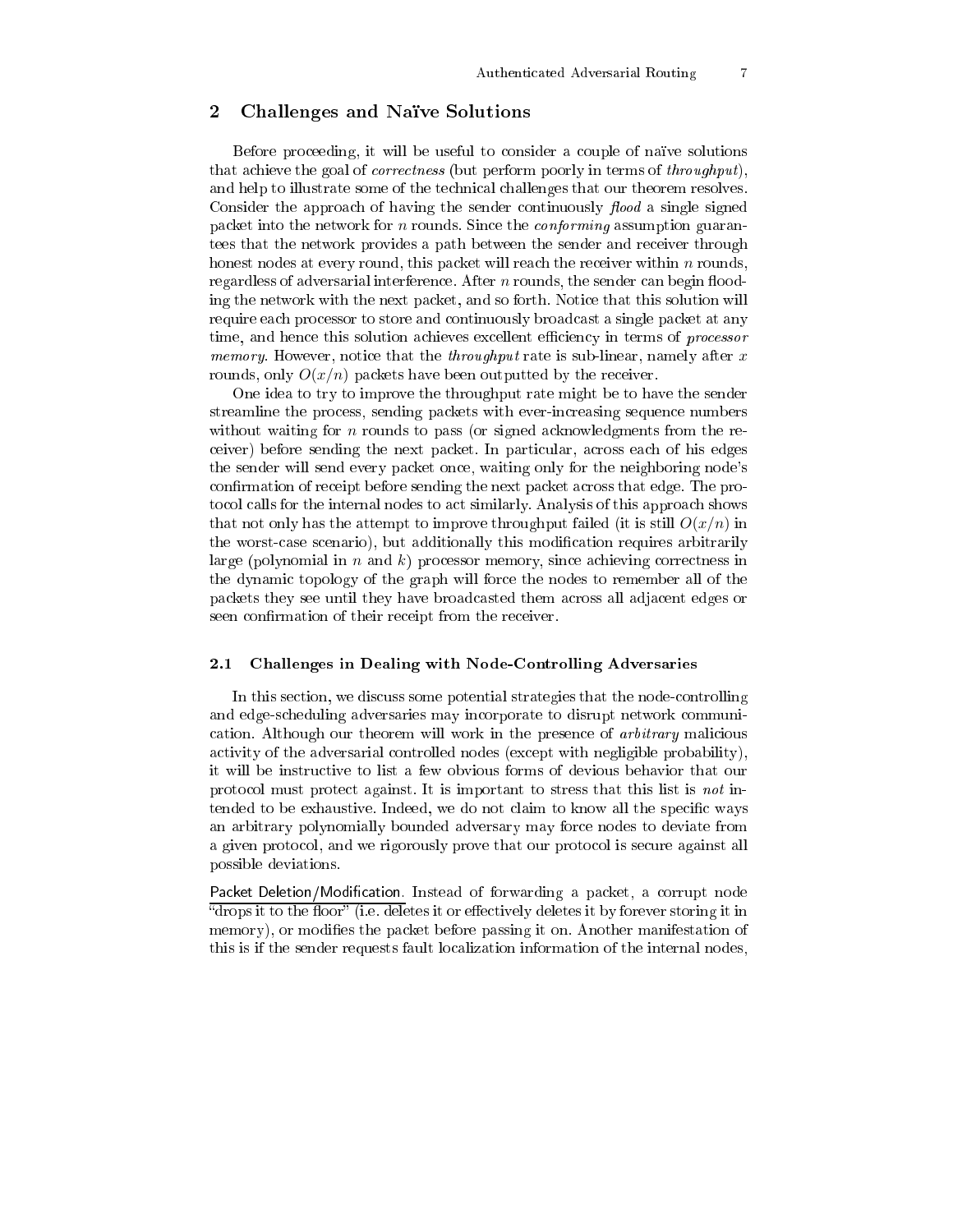such as providing documentation of their interactions with neighbors. A corrupt node can then block or modify information that passes through it in attempt to hide malicious activity or implicate an honest node.

Introduction of Junk/Duplicate Packets. The adversary can attempt to disrupt communication flow and "jam" the network by having corrupted nodes introduce junk packets or re-broadcast old packets. Notice that junk packets can be handled by using cryptographic signatures to prevent introduction of "new" packets, but this does not control the re-transmission of old, correctly signed packets.

Disobedience of Transfer Rules. If the protocol specifies how nodes should make decisions on where to send packets, etc., then corrupt nodes can disregard these rules, including lying to adjacent nodes about their current state.

Coordination of Edge-Failures. The edge-scheduling adversary can attempt to disrupt communication flow by scheduling edge-failures in any manner that is consistent with the *conforming* criterion. Coordinating edge-failures can be used to impede correctness, memory, and throughput in various ways: e.g. packets may become lost across a failed edge, stuck at a suddenly isolated node, or arrive at the receiver out of order. A separate issue arises concerning fault localization: When the sender requests documentation from the internal nodes, the edgescheduling adversary can slow progress of this information, as well as attempt to protect corrupt nodes by allowing them to "play-dead" (setting all of its adjacent edges to be down), so that incriminating evidence cannot reach the sender.

# 2.2 Highlights of Our Solution

Our starting point is the Slide protocol [2], which has enjoyed practical success in networks with dynamic topologies, but is not secure against nodes that are allowed to behave maliciously. Due to space constraints, we will only highlight the main ideas of the protocol here; the interested reader can find a full exposition in [5]. We begin by viewing the edges in the graph as consisting of two directed edges, and associate to each end of a directed edge a stack datastructure able to hold  $2n$  packets and to be maintained by the node at that end. The protocol specifies the following simple, local condition for transferring a packet across a directed edge: if there are more packets in the stack at the originating end than the terminating end, transfer a packet across the edge. Similarly, within a node's local stacks, packets are shuffled to average out the stack heights along each of its edges. Intuitively, packet movement is analogous to the flow of water: high stacks create a pressure that force packets to "flow" to neighboring lower stacks. At the source, the sender maintains the pressure by filling his outgoing stacks (as long as there is room) while the receiver relieves pressure by consuming packets and keeping his stacks empty. Loosely speaking, packets traveling to nodes "near" the sender will therefore require a very large potential, packets traveling to nodes near the receiver will require a small potential, and packet transfers near intermediate nodes will require packages to have a moderate potential. Assuming these potential requirements exist, packets will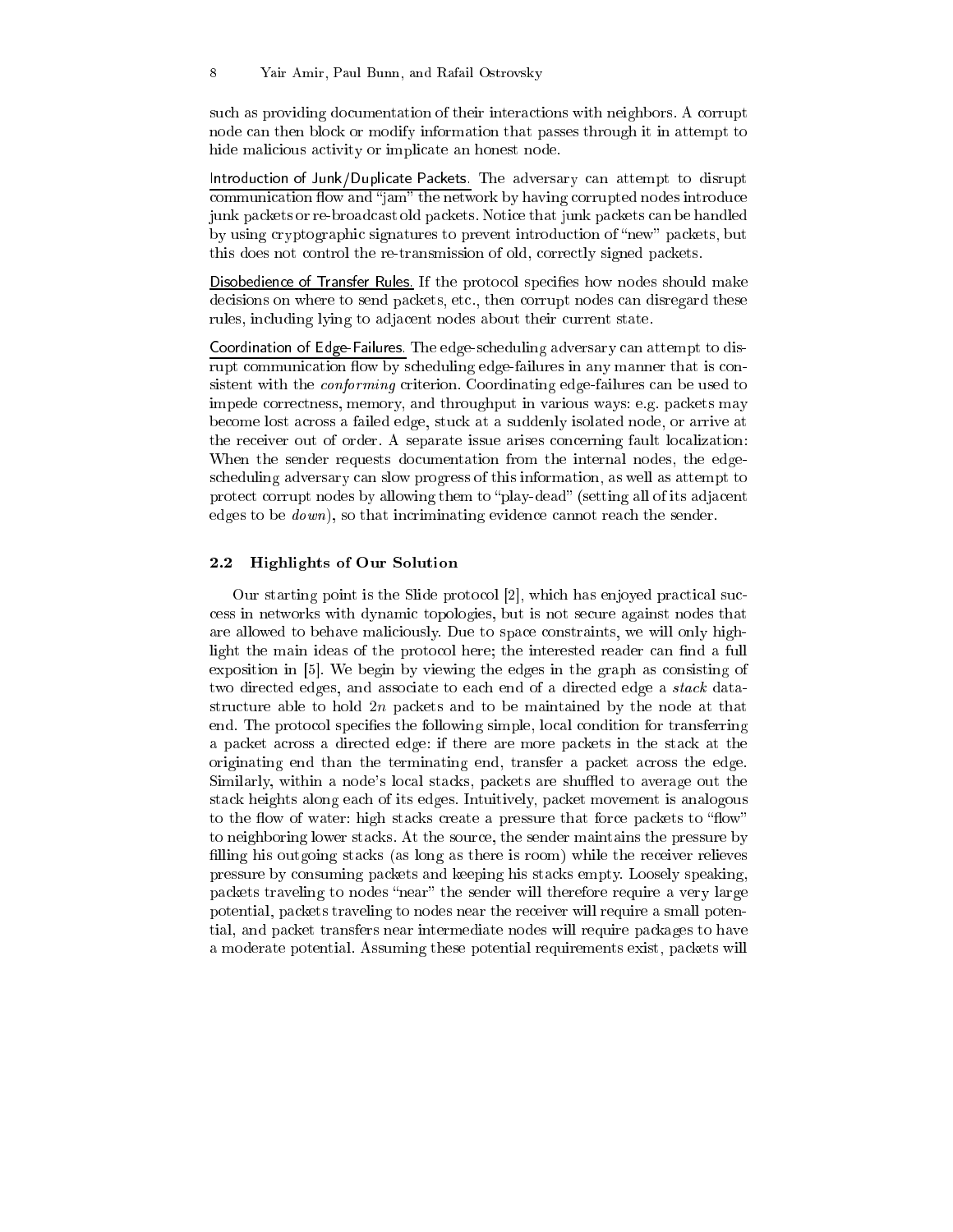pass from the sender with a high potential, and then "flow" downwards across nodes requiring less potential, all the way to the receiver.

Because the Slide protocol provides a fully distributed protocol that works well against an edge-scheduling adversary, our starting point was to try to extend the protocol by using digital signatures<sup>7</sup> to provide resilience against Byzantine attacks and arbitrary malicious behavior of corrupt nodes. This proved to be a highly nontrivial task that required us to develop a lot of additional machinery, both in terms of additional protocol ideas and novel techniques for proving correctness. We give a detailed explanation of our techniques in Section 3, but due to space considerations we have omitted the formal pseudo-code and rigorous proofs of security (these can be found in the full version, see [5]). Below we give a sample of some of the key ideas we used in ensuring our additional machinery would be provably secure against a node-controlling adversary, and yet not significantly affect throughput or memory, compared to the original Slide protocol:

ADDRESSING THE "COORDINATION OF EDGE-SCHEDULING" ISSUES. In the absence of a node-control- ling adversary, previous versions of the Slide protocol  $(e.g. [2])$  are secure and efficient against an edge-scheduling adversary, and it will be useful to discuss how some of the challenges posed by a network with a dynamic topology are handled. First, note that the total capacity of the stack data-structure is bounded by  $4n^3$ . That is, each of the  $n$  nodes can hold at most 2n packets in each of their  $2n$  stacks (along each directed edge) at any time.

- $-$  To handle the loss of packets due to an edge going down while transmitting a packet, a node is required to maintain a copy of each packet it transmits along an edge until it receives confirmation from the neighbor of successful receipt.
- To handle packets becoming stuck in some internal node's stack due to edge failures, error-correction is utilized to allow the receiver to decode a full message without needing every packet. In particular, if an error-correcting code allowing a fraction of  $\lambda$  faults is utilized, then since the capacity of the network is  $4n^3$  packets, if the sender is able to pump  $4n^3/\lambda$  codeword packets into the network and there is no malicious deletion or modication of packets, then the receiver will necessarily have received enough packets to decode the message.
- The Slide protocol has a natural bound in terms of memory per processor of  $O(n^2 \log n)$  bits, where the bottleneck is the possibility of a node holding

<sup>7</sup> In this paper we use public-key operations to sign individual packets with control information. Clearly, this is too expensive to do per-packet in practice. There are methods of amortizing the cost of signatures by signing "batches" of packets; using private-key initialization [9, 12], or using a combination of private-key and public key operations, such as "on-line/off-line" signatures [10, 17]. For the sake of clarity and since the primary focus of our paper is theoretical feasibility, we restrict our attention to the straight-forward public-key setting without considering these additional costsaving techniques.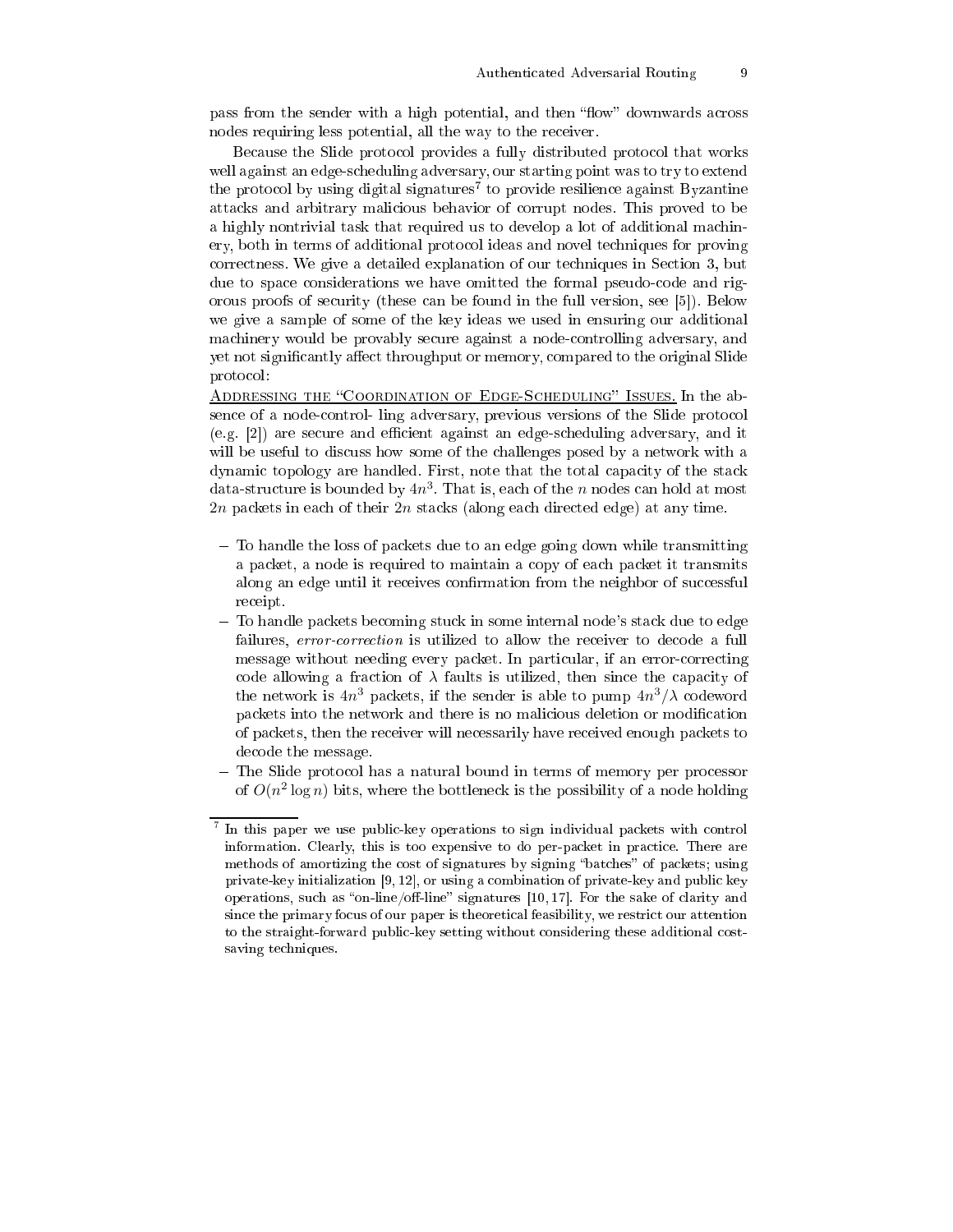$10$ Yair Amir, Paul Bunn, and Rafail Ostrovsky

up to  $2n^2$  packets in its stacks, where each packet requires  $O(\log n)$  bits to describe its position in the code.

Of course, these techniques are only valid if nodes are acting honestly, which leads us to our first extension idea.

HANDLING PACKET MODIFICATION AND INTRODUCTION OF JUNK PACKETS. Before inserting any packets into the network, the sender will authenticate each packet using his digital signature, and intermediate nodes and the receiver never accept or forward messages not appropriately signed. This simultaneously prevents honest nodes becoming bogged down with junk packets, as well as ensuring that if the receiver has obtained enough authenticated packets to decode, a nodecontrolling adversary cannot impede the successful decoding of the message as the integrity of the codeword packets is guaranteed by the inforgibility of the sender's signature.

FAULT DETECTION. In the absence of a node-controlling adversary, our protocol looks almost identical to the Slide protocol of [2], with the addition of signatures that accompany all interactions between two nodes. First, the sender attempts to pump the  $4n^3/\lambda$  codeword packets of the first message into the network, with packet movement exactly as in the original Slide protocol. We consider all possible outcomes:

- 1. The sender is able to insert all codeword packets and the receiver is able to decode. In this case, the message was transmitted successfully, and our protocol moves to transfer the next message.
- 2. The sender is able to insert all codeword packets, but the receiver has not received enough to decode. In this case, the receiver floods the network with a single-bit message indicating packet deletion has occurred.
- 3. The sender is able to insert all codeword packets, but the receiver cannot decode because he has received duplicated packets. Although the sender's authenticating signature guarantees the receiver will not receive junk or modified packets, a corrupt node can duplicate valid packets. Therefore, the receiver may receive enough packets to decode, but cannot because he has received duplicates. In this case, the receiver floods the network with a single message indicating the label of a duplicated packet.
- 4. After some amount of time, the sender still has not inserted all codeword packets. In this case, the duplication of old packets is so severe that the network has become jammed, and the sender is prevented from inserting packets even along the honest path that the conforming assumption guarantees. If the sender believes the jamming cannot be accounted for by edge-failures alone, he will halt transmission and move to localizing a corrupt node.<sup>8</sup> One

 $\,$  We emphasize here the importance that the sender is able to distinguish the case that the jamming is a result of the edge-scheduling adversary's controlling of edges verses the case that a corrupt node is duplicating packets. After all, in the case of the former, there is no reward for "localizing" the fault to an edge that has failed, as all edges are controlled by the edge-scheduling adversary, and therefore no edge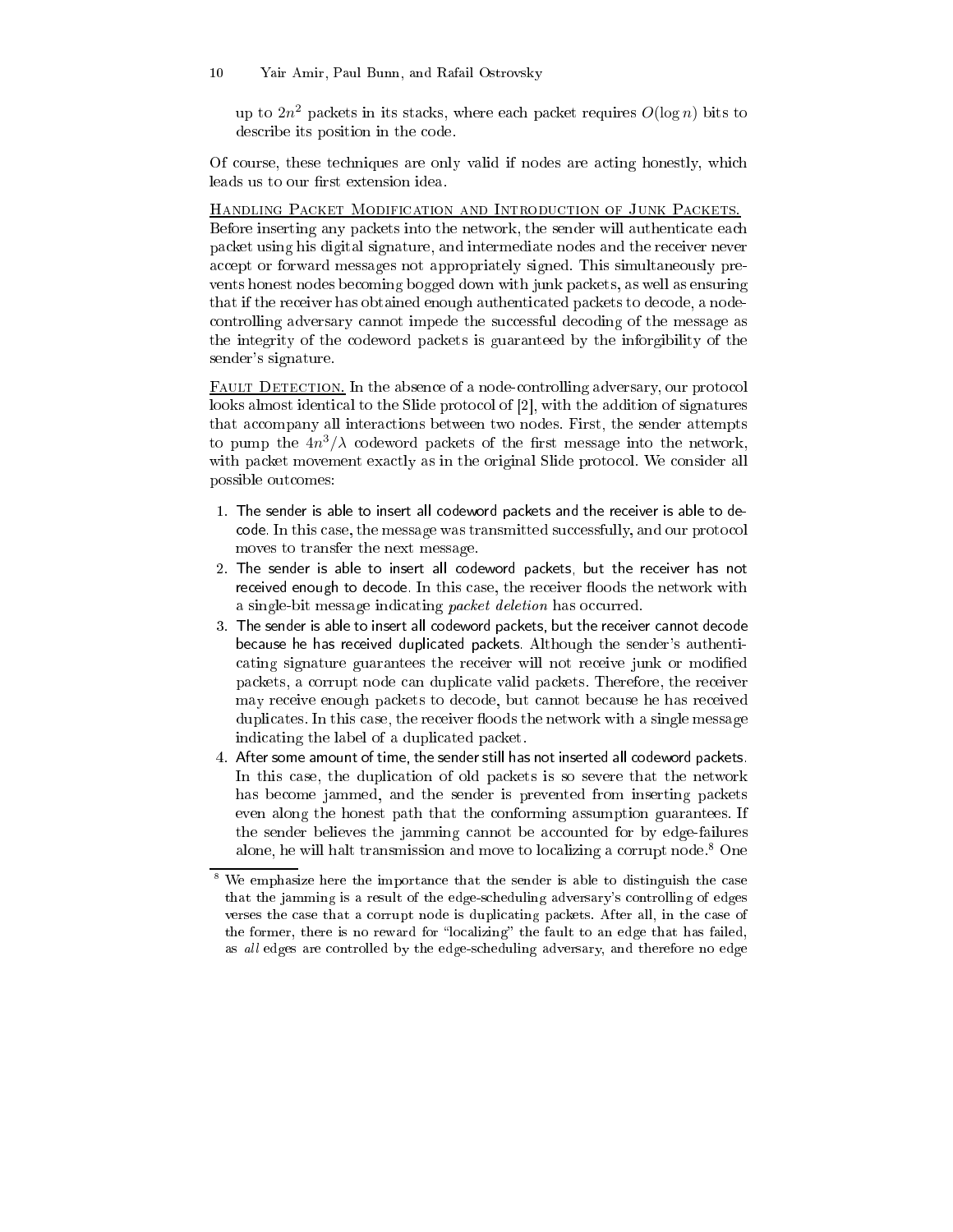contribution this paper makes is to prove a lower bound on the insertion rate of the sender for the Slide protocol in the absence of the node-controlling adversary. This bound not only alerts the sender when the jamming he is experiencing exceeds what can be expected in the absence of corrupt nodes, but it also provides a mechanism for localizing the offending  $node(s)$ .

The above four cases exhaust all possibilities. Furthermore, if a transmission is not successful, the sender is not only able to detect the fact that malicious activity has occurred, but he is also able to distinguish the form (i.e. Case 2-4) of the malicious activity. Meanwhile, for the top case, our protocol enjoys (within a constant factor) an equivalent throughput rate as the original Slide protocol.

Fault Localization. Once <sup>a</sup> fault has been detected, it remains to describe how to *localize* the problem to the offending node. To this end, we use digital signatures to achieve a new mechanism we call "Routing with Responsibility." By forcing nodes to sign key parts of every communication with their neighbors during the transfer of packets, they can later be held accountable for their actions. In particular, once the sender has identified the reason for failure (Cases  $2-4$  above), he will request all internal nodes to return *status reports*, which are signatures on the relevant parts of the communication with their neighbors. We then prove in each case that with the complete status report from every node, the sender can identify and eliminate a corrupt node. Of course, malicious nodes may choose not to send self-incriminating information. We handle this separately as explained below.

PROCESSOR MEMORY. The signatures on the communication a node has with its neighbors for the purpose of fault localization is a burden on the memory required of each processor that is not encountered in the original Slide protocol. One major challenge was to reduce the amount of signed information each node must maintain as much as possible, while still guaranteeing that each node has maintained "enough" information to identify a corrupt node in the case of arbitrary malicious activity leading to a failure of type 2-4 above. The content of Theorem 32 in Section 3 demonstrates that the extra memory required of our protocol is a factor of  $n^2$  higher than that of the original Slide protocol.

Incomplete Information. As already mentioned, we will show that as long as the sender has the complete status reports from every node, he will be able to identify a corrupt node, regardless of the reason for failure 2-4 above. However, this relies on the sender obtaining all of the relevant information; the absence of even a single node's information can prevent the localization of a fault. We address this challenge in the following ways:

1. We minimize the amount of information the sender requires of each node. This way, a node need not be connected to the sender for very many rounds in order for the sender to receive its information. Specifically, regardless of

is inherently better than another. But in the case a node is duplicating packets, if the sender can identify the node, it can eliminate it and effectively reduce the node-controlling adversary's ability to disrupt communication in the future.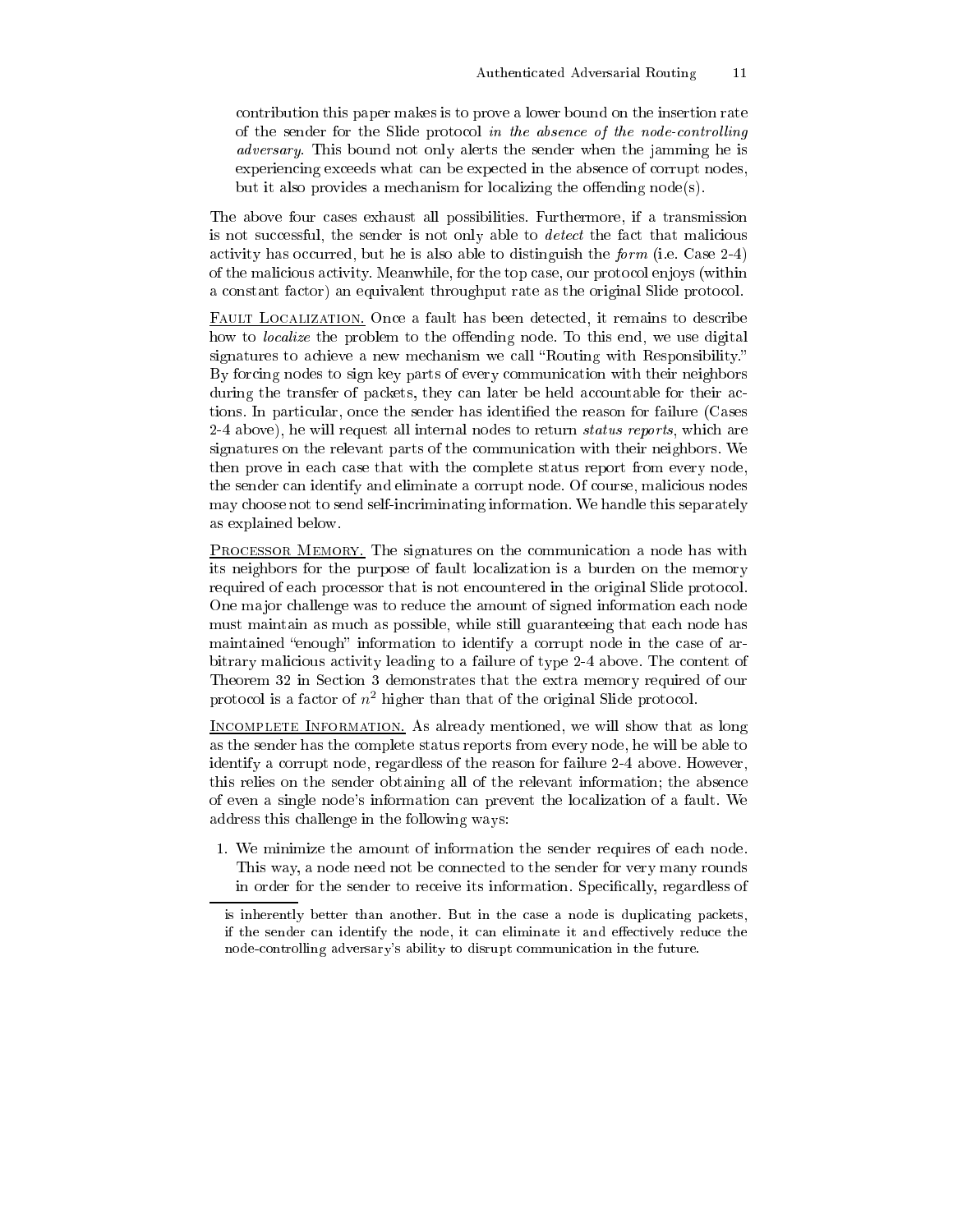#### 12 Yair Amir, Paul Bunn, and Rafail Ostrovsky

the reason for failure 2-4 above, a status report consists of only n pieces of information from each node, i.e. one packet for each of its edges.

2. If the sender does not have the n pieces of information from a node, it cannot afford to wait indefinitely. After all, the edge-scheduling adversary may keep the node disconnected indefinitely, or a corrupt node may simply refuse to respond. For this purpose, we create a *blacklist* for non-responding nodes, which will disallow them from transferring codeword packets in the future. This way, anytime the receiver fails to decode a codeword as in Cases 2- 4 above, the sender can request the information he needs, blacklist nodes not responding within some short amount of time, and then re-attempt to transmit the codeword using only non-blacklisted nodes. Nodes should not transfer codeword packets to blacklisted nodes, but they do still communicate with them to transfer the information the sender has requested. If a new transmission again fails, the sender will only need to request information from nodes that were participating, i.e. he will not need to collect new information from blacklisted nodes (although the nodes will remain blacklisted until the sender gets the original information he requested of them). Nodes will be removed from the blacklist and re-allowed to route codeword packets as soon as the sender receives their information.

The Blacklist. Blacklisting nodes is <sup>a</sup> delicate matter; we want to place malicious nodes "playing-dead" on this list, while at the same time we don't want honest nodes that are temporarily disconnected from being on this list for too long. We prove in the full version (see [5]) that the occasional honest node that gets put on the blacklist won't signicantly hinder packet transmission. Intuitively, this is true because any honest node that is an important link between the sender and receiver will not remain on the blacklist for very long, as his connection to the sender guarantees the sender will receive all requested information from the node in a timely manner.

Ultimately, the blacklist allows us to control the amount of malicious activity to which a single corrupt node can contribute. Indeed, we show that each failed message transmission (Cases 2-4 above) can be localized (eventually) to (at least) one corrupt node. More precisely, the blacklist allows us to argue that malicious activity can cause at most  $n$  failed transmissions before a corrupt node can necessarily be identified and eliminated. Since there are at most  $n$  corrupt nodes, this bounds the number of failed transmissions at  $n^2$ . The result of this is that other than at most  $n^2$  failed message transmissions, our protocol enjoys the same throughput efficiency of the old Slide protocol. The formal statement of this and a sketch of the proof are the contents of Theorem 33 in Section 3.

# 3 Routing Against a Node-Controlling + Edge-Scheduling Adversary

## 3.1 Definitions

In this section, we briefly describe our protocol. Due to space constraints, a detailed presentation, including formal pseudo-code and rigorous proofs, has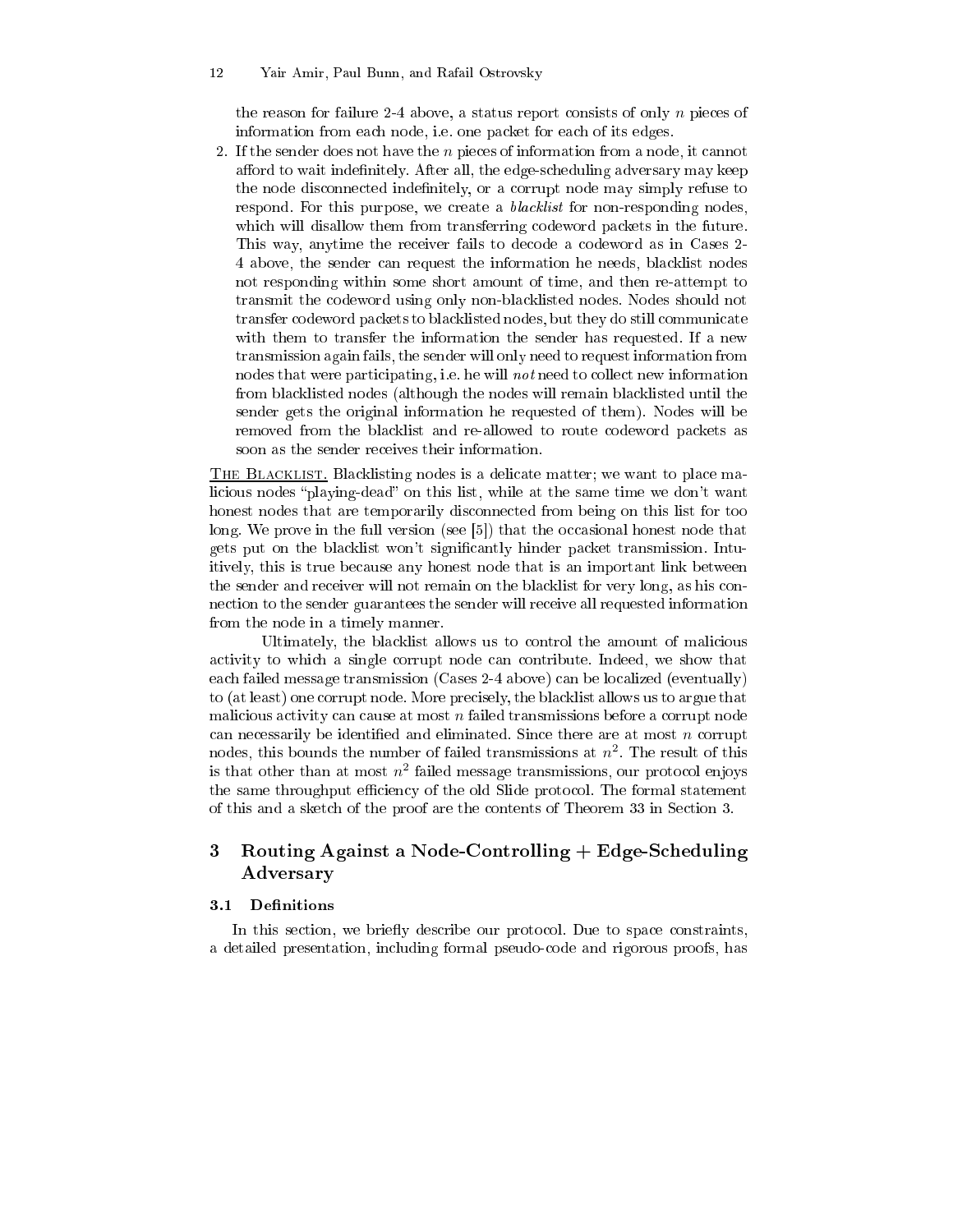been omitted (these can be found in the full version [5]). As mentioned in the Introduction, our model considers end-to-end communication in a network consisting of n nodes in the presence of conforming edge-scheduling and nodecontrolling adversaries. We assume a synchronous network with discrete stages, where a *stage* is defined to be the unit of time in which every edge can transfer a single packet of  $P$  bits.<sup>9</sup> A *round* will consist of two consecutive stages during which packets are transferred between adjacent nodes (the Routing Phase), followed by the  $\text{Re-Shuffle Phase}$  in which nodes perform (instantaneous) local maintenance of their buffers. A *transmission* (usually denoted by  $T$ ) will consist of  $O(n^3)$  rounds during which the sender inserts packets corresponding to a single codeword. At the end of each transmission, the receiver will broadcast an end of transmission message, indicating whether it could successfully decode the codeword. In the case that the receiver cannot decode, we will say that the transmission *failed*, and otherwise the transmission was *successful*.

In the case a transmission fails, the sender will determine the reason for failure (Cases 2-4 from Section 2.2, and also F2-F4 below), and request nodes to return status reports that correspond to a particular piece of signed communication between each node and its neighbors. We will refer to status report packets as parcels to clarify discussion in distinguishing them from the codeword packets.

The first step in providing a guarantee of efficiency (in terms of *throughput*) is to prove that every failed transmission falls under one of the following cases (the number of packets per codeword,  $D$ , will be defined in the next section):

- F2. The receiver could not decode, and the sender has inserted D packets
- F3. The receiver could not decode, the sender has inserted D packets, and the receiver has not received any duplicated packets corresponding to the current codeword
- F4. The receiver could not decode and cases F2 and F3 do not happen

We describe in Section 3.3 how we identify a corrupt node in each case. The primary tool that will be used to handle case F2 will be the notion of potential, defined now.

**Definition 31.** The *height*  $H_B$  of any internal buffer B is the number of packets currently stored in the buffer. The  $\boldsymbol{potential} \ \varPhi_{B}$  of the buffer is the arithmetic sum up to  $H_B$ , i.e.  $\Phi_B = \sum_{i=1}^H i = \frac{H(H+1)}{2}$ 2 .

3.2 Description of the Node-Controlling+Edge-Scheduling Protocol **Setup.** The sender has a sequence of messages  $\{m_1, m_2, ...\}$  of uniform size  $M = \frac{6\sigma (P-2k)n^3}{\lambda}$  $M = \frac{6\sigma (P - 2k)n^3}{\lambda}$  that he will expand into *codewords*  $\{b_1, b_2, \dots\}$  of size  $C = \frac{M}{\sigma}$  (*σ* is the *information rate* and  $\lambda$  the *error-rate* of any error-correcting code). The

<sup>&</sup>lt;sup>9</sup> We assume  $P > O(k + \log n)$ , where k is the security parameter used for the signature scheme and  $n$  is the number of nodes. In particular, this will allow packets to carry two signatures (requires  $2k$  bits) and a codeword index (requires  $\log n$  bits) in addition to the codeword information.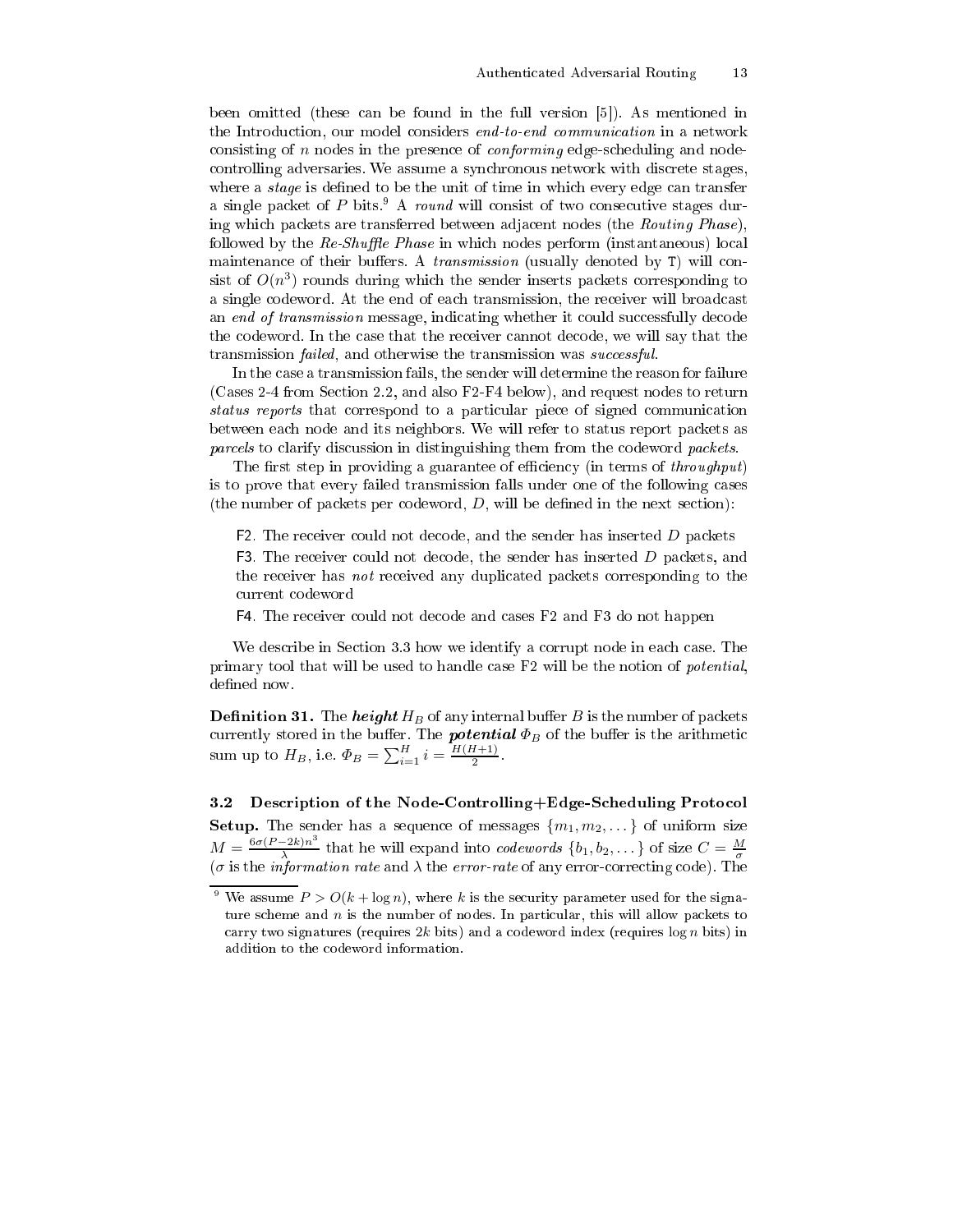codewords are divided into packets of size  $P-2k$  (P is the number of bits that can be transferred by an edge in a single stage,  $k$  is the security parameter), which will allow packets to have enough room to hold two signatures of size  $k$ . Since the number of packets per codeword is  $D := \frac{C}{P-2k} = \frac{6(P-2k)n^3}{(P-2k)\lambda} = \frac{6n^3}{\lambda}$ Finct the number of packets per codeword is  $D := P_{2k} = (P_{2k})\lambda = \lambda$ ,<br>if R receives  $(1 - \lambda)D$  distinct packets corresponding to the same codeword, he will be able to decode.

Each internal node has the following buffers:

- 1. Incoming and Outgoing Buffers. For each incoming/outgoing edge, a node will have a buffer that has the capacity to hold  $2n$  packets at any given time. The receiver has one large storage buffer, and the sender has a "Copy" of Current Packets" buffer to be used any time a transmission fails and needs to be repeated.
- 2. Signature Buffers. Each node has a signature buffer along each edge to keep track of incoming (resp. outgoing) information exchanged with its neighbor along that edge. The signature buffers will hold information corresponding to changes in: 1) The net number of packets passed across each adjacent edge; 2) The cumulative change in potential due to packet transfers across each adjacent edge; and 3) For each packet  $p$ , the net number of times  $p$  has passed across each adjacent edge. Each of the three items above, together with the current round index and transmission index, will be signed by the adjacent node before they are stored.
- 3. Broadcast Buffer. This is where nodes will temporarily store their neighbor's (and their own) state information that the sender will need to identify malicious activity. A node's broadcast buffer can hold the *start* and end of transmission parcels (see below), blacklist information, and up to n parcels of status report information for each node in the network.
- 4. Data Buffer. This keeps track of eliminated and blacklisted nodes. The sender's data buffer will also be able to store information for up to  $n$  failed transmissions, including why they failed, blacklisted nodes, and up to  $n$  status report parcels per node per failed transmission.

Also as part of the Setup, all nodes learn the relevant parameters  $(P, n, \lambda)$ , and  $\sigma$ ), each node receives a private key from a trusted third party for signing, and each node receives public information that allows them to verify the signature of every other node in the network.

Routing Phase. This consists of two consecutive stages during which nodes transfer codeword packets and broadcast parcels that comprise status reports and auxiliary information. The manner in which packets and parcels are transferred across a directed edge<sup>10</sup>  $E(A, B)$  is succinctly described in the figure below. We state once and for all that if a node ever receives inaccurate or mis-signed

<sup>10</sup> For clarity, even though we are considering "directed edge"  $E(A, B)$ , we indicate communication that travels from  $B$  to  $A$ . In reality, this communication will pass across  $E(B, A)$ .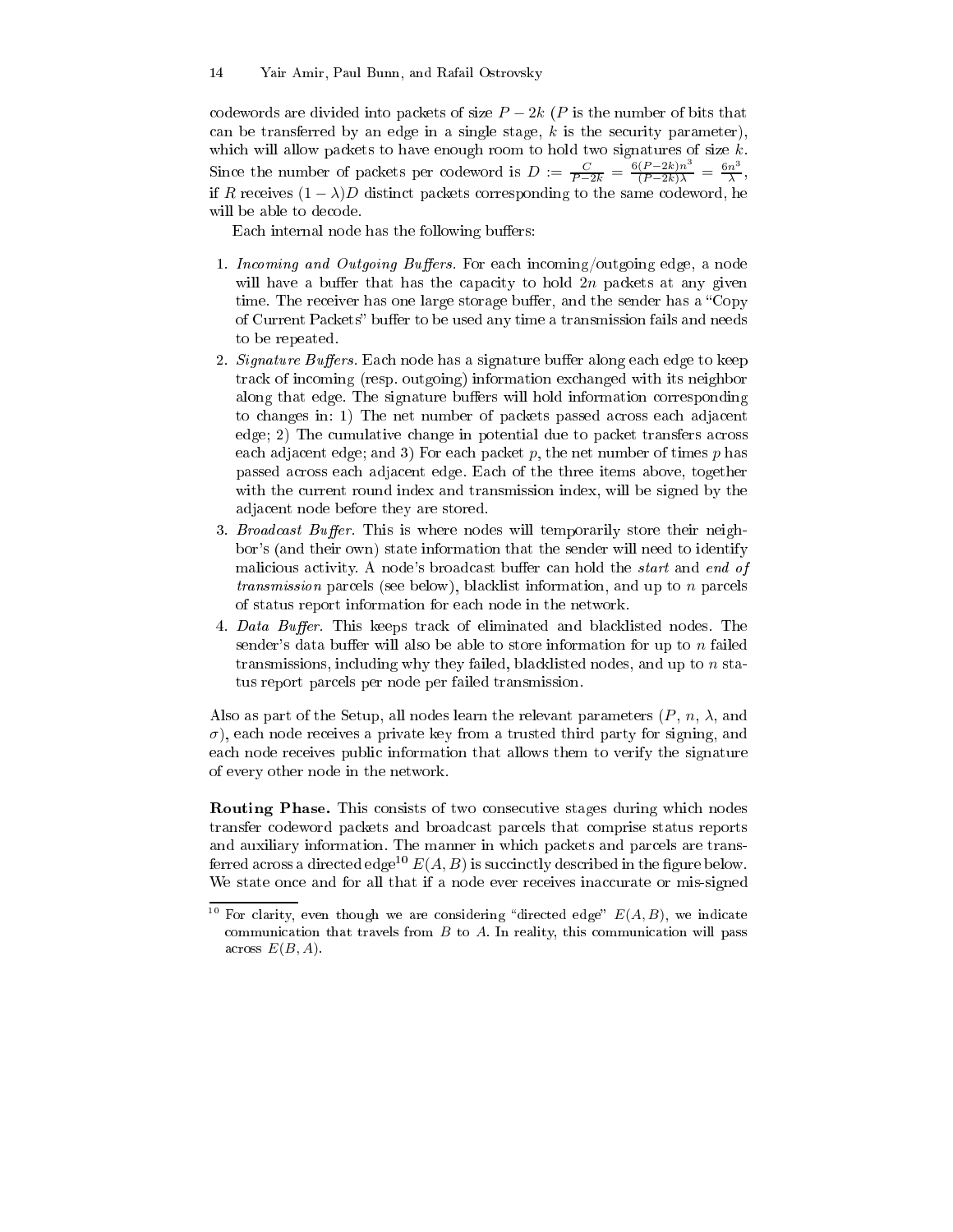information, it will act as if no information was received at all (e.g. as if the edge had failed for that stage).

At the end of every transmission, the receiver will broadcast a parcel indicating if it was able to decode the previous codeword, as well as containing the label of a codeword packet he received twice (if one exists). From this, the sender will create the *start of transmission* (SOT) broadcast, which includes information concerning up to n failed transmissions, including why the transmission failed and which nodes are blacklisted (or eliminated) for those transmissions. We stress that no node is allowed to transfer any codeword packets until it has received the complete SOT broadcast.

| Stage         |                                                                                                                                                                                                |                                                                                                       |
|---------------|------------------------------------------------------------------------------------------------------------------------------------------------------------------------------------------------|-------------------------------------------------------------------------------------------------------|
|               | $H_A :=$ Height of buffer along $E(A,B)$<br>Height of prev. p. sent (if still in $A$ )<br>Round prev. packet was sent<br>Confirmation of rec. of broadcast info.                               |                                                                                                       |
|               |                                                                                                                                                                                                | $H_B := Ht$ of buffer along $E(A,B)$<br>$\leftarrow$ Round prev. packet was received                  |
|               |                                                                                                                                                                                                | Sig's on values for edge $E(A,B)$                                                                     |
| $\mathcal{D}$ | Send p. and Sig's on values for $E(A,B)$ if:<br>$\bullet$ A has rec.'d $SOT$ bdcst<br>$\bullet$ B is not on A's blacklist/eliminated<br>$-H_A > H_B$ OR<br>$- B$ didn't rec. prev. packet sent | Receive packet if:<br>$\bullet$ B has rec.'d $SOT$ bdcst<br>$\bullet$ A is not on B's blacklist/elim. |
|               |                                                                                                                                                                                                | Broadcast Information                                                                                 |

Fig. 2. Description of Communication Exchange Along Directed Edge E(A,B) During the Routing Phase of Some Round.

**Re-Shuffle Rules.** At the end of each round, nodes will shuffle the packets they are holding to balance the distribution of packets in their incoming and outgoing buffers. After re-shuffling, all buffers will have the same number of packets, where preference will be given to outgoing buffers if perfect balancing is not possible. During the Re-Shuffle Phase, the sender will fill each of his outgoing buffers (in an arbitrary order) with packets corresponding to the current codeword. Meanwhile, the receiver will empty all of its incoming buffers into its storage buffer. If at any time  $R$  has received enough packets to decode a codeword  $b_i,$ then  $R$  outputs message  $m_i$  and empties his storage buffer.

## 3.3 Analysis of Our Node-Controlling + Edge-Scheduling Protocol

We state our results concerning the correctness, throughput, and memory of our adversarial routing protocol.

**Theorem 32.** The memory required of each node is at most  $O(n^4(k + \log n))$ .

Proof. (Sketch) Looking at the information each node is required to store in their buffers (see  $Setup$  of Section 3.2), the dominant expense comes from maintaining the signature buffers. The theorem follows as there are  $O(n)$  such buffers, and each has the capacity to hold  $D=O(n^3)$  packets of  $P=O(k+\log n)$  bits.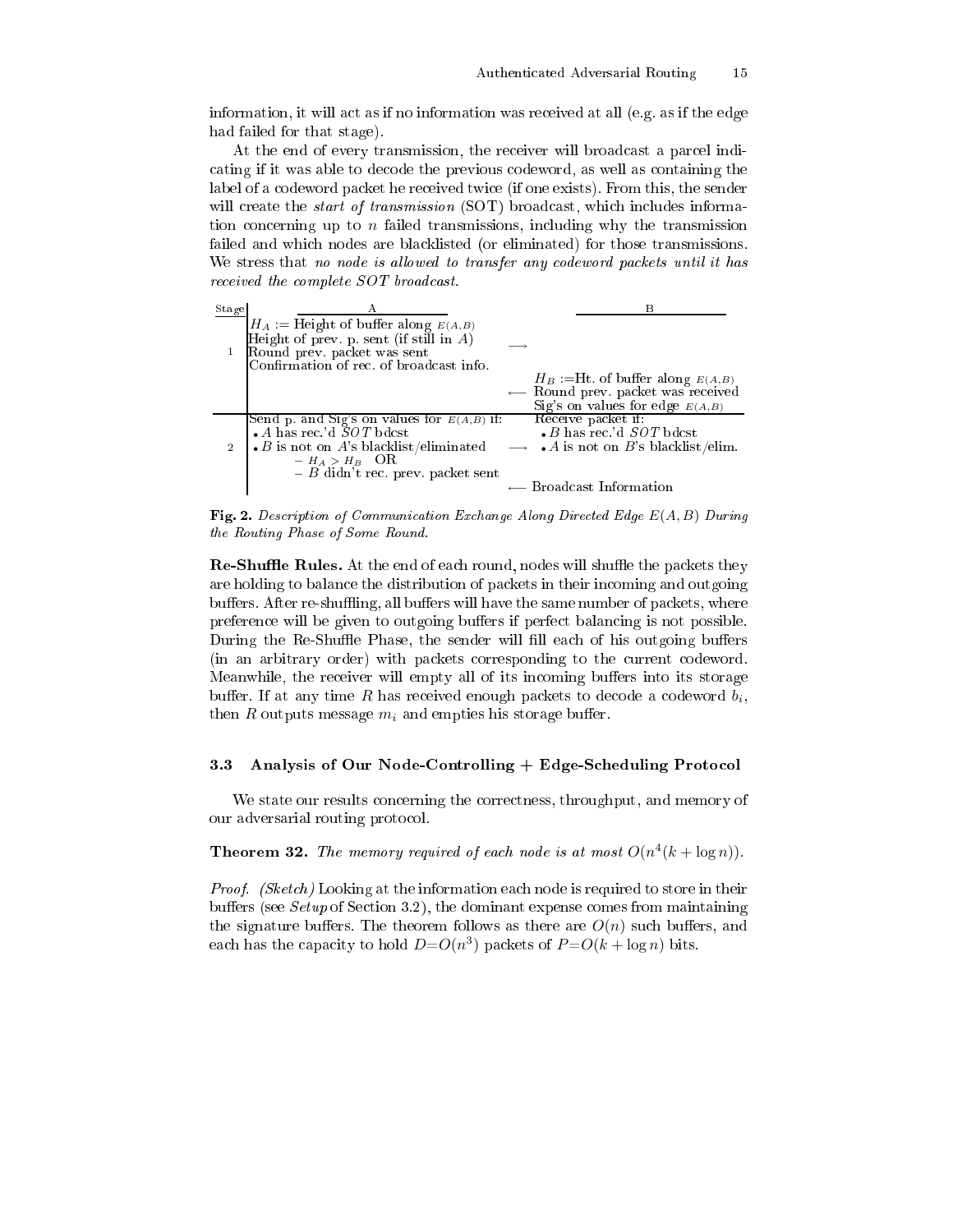**Theorem 33.** Except for the at most  $n^2$  transmissions that may fail due to malicious activity, our Routing Protocol enjoys linear throughput. More precisely, after x transmissions, the receiver has correctly outputted at least  $x - n^2$  messages. If the number of transmissions  $x$  is quadratic in n or greater, than the failed transmissions due to adversarial behavior become asymptotical ly negligible. Since a transmission lasts  $O(n^3)$  rounds and messages contain  $O(n^3)$  bits, information is transferred through the network at <sup>a</sup> linear rate.

We begin with a sequence of lemmas:

**Lemma 1.** Every failed transmission falls under Case F2, F3, or F4; the sender (with the aide of the end of transmission parcel) can determine at the end of each

Proof. That Cases F2-F4 cover all possibilities is clear. The sender will know Case F2 has occurred since the sender keeps track of how many packets he has inserted in each transmission. The sender will know Case F4 has occurred if the receiver returns the label of a packet received twice (in the end of transmission parcel). Otherwise, a failed transmission is Case F3.

Lemma 2. If <sup>a</sup> transmission fails and Case F4 occurred, then if the sender has col lected the complete status report from every participating node, then the sender can identify <sup>a</sup> corrupt node.

Proof. (Sketch) Case F4 roughly corresponds to a mixed adversarial strategy of packet deletion and packet duplication: a corrupt node has been replacing current codeword packets with duplicated packets. When a transmission T fails due to Case F4, the sender has the label of a packet  $p$  that has been received at least twice by the receiver, and a node's *status report* contains its signed communication with neighbors regarding the number of times p transferred between them. The idea is to use the status reports to find a node who *output* p more times than it *input p*. In the full version, we argue that if the sender has the complete status reports from all nodes who participated in this transmission, then he will be able to find such a node  $N \in G$ , and this node is necessarily corrupt.

Lemma 3. If a transmission fails and Case F3 occurred, then if the sender has col lected the complete status report from every participating node, then the sender can identify a correct can identify a correct correct correct correct correct correct correct correct co

Proof. (Sketch) Case F3 roughly corresponds to an adversarial strategy of packet deletion. When a transmission fails due to Case F3, a node's status report contains its signed communication with neighbors regarding the net number of packets transferred between them. The idea is to use the status reports to find a node who *input* more packets than it *output*. In the full version, we argue that if the sender has the complete status reports from all nodes who participated in this transmission, then he will be able to find such a node  $N \in G$ , and this node is necessarily corrupt.

Lemma 4. If <sup>a</sup> transmission fails and Case F2 occurred, then if the sender has col lected the complete status report from every participating node, then the sender can identify a correct can identify a correct correct correct correct correct correct correct correct co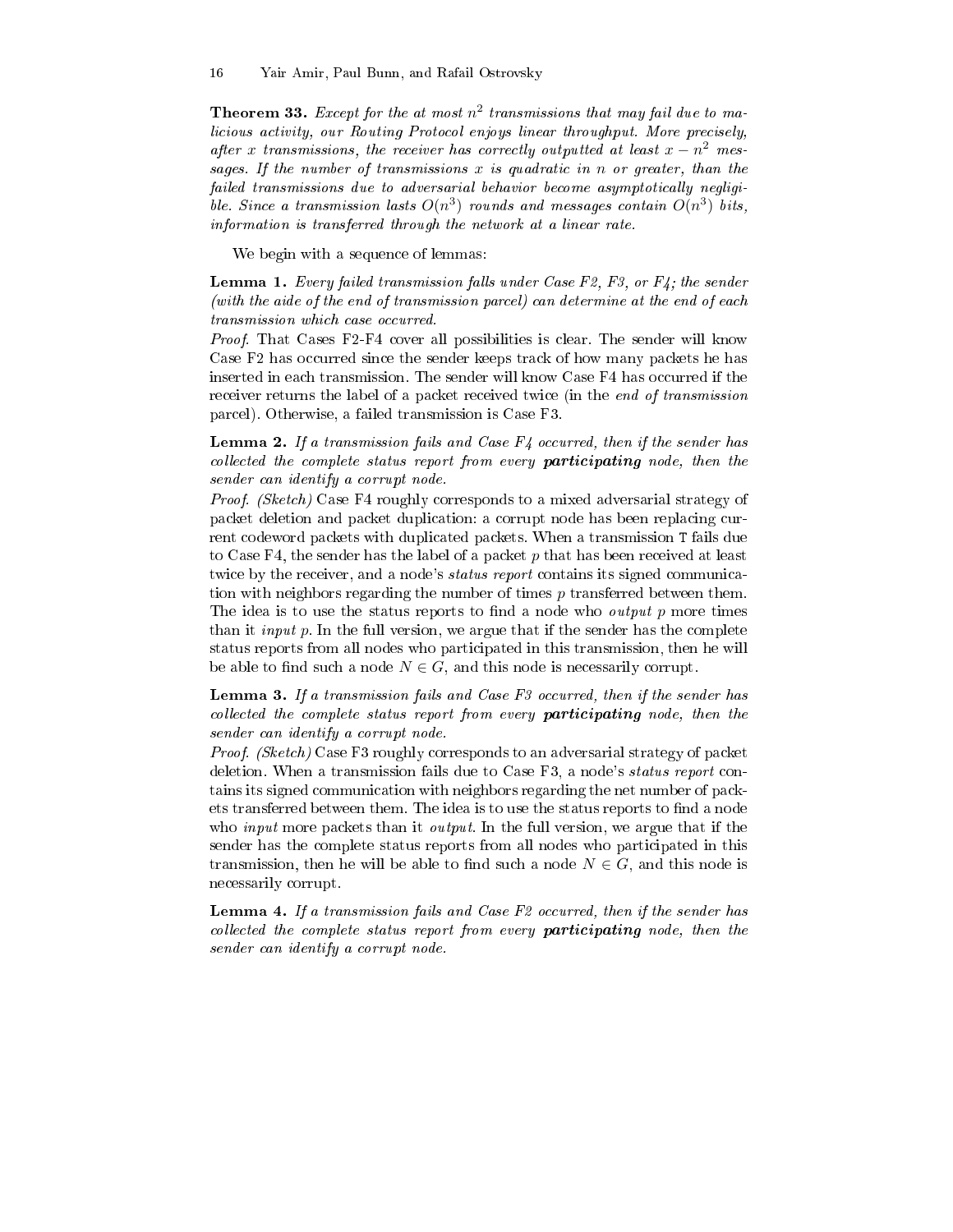Proof. (Sketch) Case F2 roughly corresponds to an adversarial strategy of packet duplication. When a transmission fails due to F2, a node's status report contains its signed communication with neighbors regarding the net change in potential due to the packet transfers between them.

Notice that a single packet in some internal buffer at *height H* should (if all nodes are honest) contribute this amount  $H$  to the buffer's *potential*. Since packets in the sender's buffers do not count towards potential, when a packet is inserted by the sender, the total potential in the network will increase by the height the packet assumes in the incoming buffer that receives this packet (which is at most  $2n$ ). Since the sender inserted less than D packets in Case F2, (in the absence of malicious activity) the total potential in the network can have increased by at most  $2nD$ . Meanwhile, we argue in the full version [5] that in each of the  $4D - D$  rounds in which the sender could not insert a packet, the packet movement along the active honest path for the round will necessarily cause a decrease of at least  $n$  in the total potential in the network. Since the maximum amount of potential added to the network (due to insertions by the sender and in the absence of malicious activity) is  $2nD$ , while the minimum *decrease* in potential is  $3nD$ , there would be a *negative* amount of potential in the network. By definition of potential, this is impossible, and thus there must be a corrupt node who is contributing to illegal increases in potential (e.g. by duplicating packets). We show in the full version [5] how the status reports (which contain information on potential changes across each edge) can be used by the sender to identify and eliminate a corrupt node.

# Lemma 5. There can be at most n failed transmissions before the sender necessarily has the complete status report from every node that participated in one of those n transmissions.

Proof. (Sketch) A node will only be allowed to participate in a transmission if it is in "good standing" with the sender; i.e. the sender is not missing any status report parcel from the node. Therefore, for every failed transmission for which the sender does not have the complete status report from all *participating* nodes, there will be a distinct node  $N \in G$  whose status report the sender does not have. Since there are  $n$  nodes, there are at most  $n$  such transmissions.

Proof of Theorem <sup>33</sup> (Sketch) We provide here only a very brief sketch of the proof, leaving the details to the full version [5]. We proceed by making a sequence of Lemmas. Theorem 33 now follows from Lemmas 1-5 as follows. There are at most  $n^2$  failed transmissions (Cases F2-F4) since Lemma F5 states that after n failed transmissions, the sender will have the complete status report from every participating node for one of these transmissions, and then Lemmas 1-4 state that the sender can identify (and eliminate) a corrupt node. After a node has been eliminated, the network is reduced to  $n-1$  nodes, and the argument can be repeated recursively. Since there are at most  $n$  corruptible nodes, there are at most  $n^2$  failed transmissions. Meanwhile, all successful transmissions enjoy linear throughput, as each transmission lasts  $4D{=}O(n^3)$  rounds and successfully decoded codewords contain  $M = O(n^3)$  bits.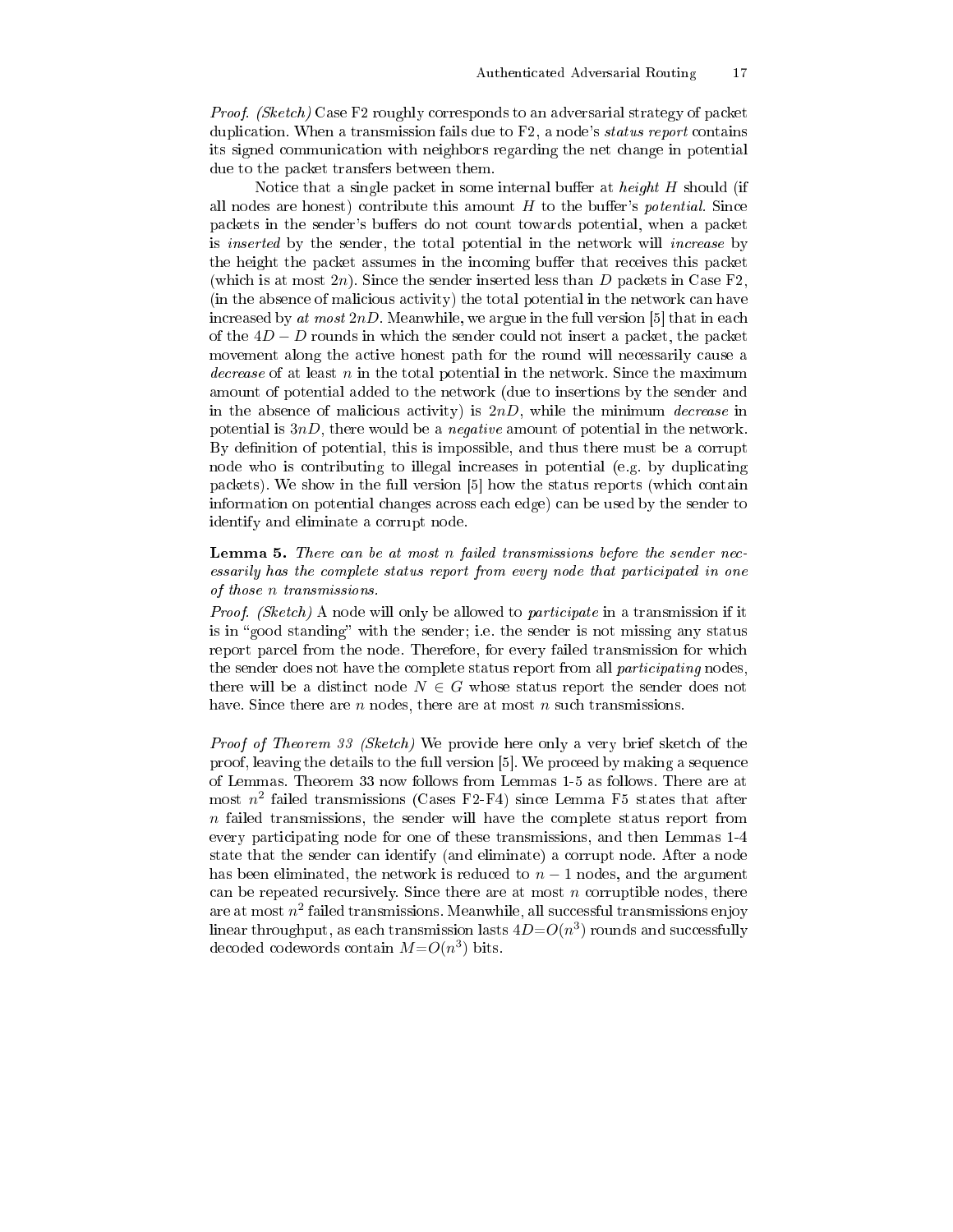### 4 Conclusion and Open Problems  $\overline{\mathbf{4}}$

In this paper, we have described a protocol that is secure simultaneously against conforming node-controlling and edge-scheduling adversaries. Our results are of a theoretical nature, with rigorous proofs of correctness and guarantees of performance. Surprisingly, our protocol shows that the additional protection against the node-controlling adversary, on top of protection against the edgescheduling adversary, can be achieved without any additional asymptotic cost in terms of throughput.

While our results do provide a significant step in the search for protocols that work in a dynamic setting (edge-failures controlled by the edge-scheduling adversary) where some of the nodes are susceptible to corruption (by a nodecontrolling adversary), there remain important open questions. The original Slide protocol $^{11}$  requires each internal node to have buffers of size  $O(n^2\log n)$ , while ours requires  $O(n^4\log n),$  though this can be slightly improved with additional assumptions.<sup>12</sup> In practice, the extra factor of  $n^2$  may make our protocol infeasible for implementation, even for overlay networks. While the need for signatures inherently force an increase in memory per node in our protocol verses the original Slide protocol, this is not what contributes to the extra  $O(n^2)$  factor. Rather, the only reason we need the extra memory is to handle the third kind of malicious behavior, which roughly corresponds to the mixed adversarial strategy of a corrupt node replacing a valid packet with an old packet that the node has duplicated. Recall that in order to detect this, for *every* packet a node sees and for every neighbor, a node must keep a (signed) record of how many times this packet has traversed the adjacent edge (the  $O(n^3)$  packets per codeword and  $O(n)$  neighbors per node yield the  $O(n^4)$  bound on memory). Therefore, one open problem is finding a less memory-intensive way to handle this type of adversarial behavior.

Our model also makes additional assumptions that would be interesting to relax. In particular, it remains an open problem to find a protocol that provides efficient routing against a node-controlling and edge-scheduling adversary in a network that is fully *asynchronous* (without the use of timing assumptions, which can be used to replace full synchrony in our solution) and/or does not restrict the adversaries to be *conforming*. As mentioned in the Introduction, if the adversary is not conforming, then he can simply permanently disconnect the sender and receiver, disallowing any possible progress. Therefore, results in this direction would have to first define some notion of *connectedness* between sender and receiver, and then state throughput efficiency results in terms of this definition.

 $\lceil \cdot \rceil$  in [13], it was shown how to modify the Slide protocol so that it only requires  $O(n \log n)$  memory per internal node. We did not explore in this paper if and/or how their techniques could be applied to our protocol to similarly reduce it by a factor of n.

<sup>12</sup> If we are given an a-priori bound that a path-length of any conforming path is at most L, the  $O(n^4 \log n)$  can be somewhat reduced to  $O(Ln^3 \log n)$ .